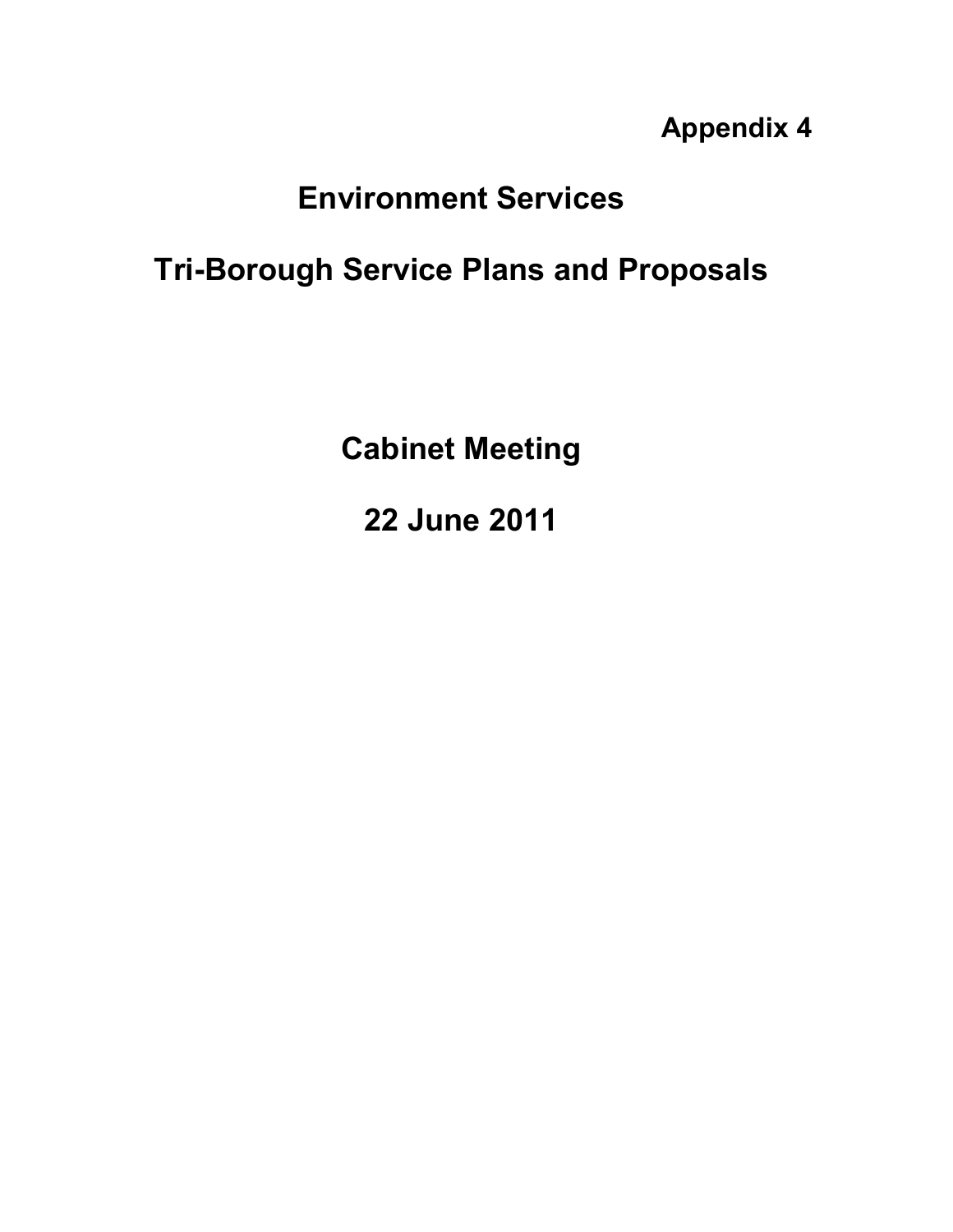## **ENVIRONMENTAL SERVICES PORTFOLIO**

Proposals for combining the management of services provided by Kensington and Chelsea and Hammersmith and Fulham Councils.

Recommendations

- 1. That each council's Cabinet should agree these plans as the basis for forward planning and agree to further refine them and begin implementation.
- 2. That subject to further consideration of the timing of staff departures the savings should be incorporated into projected budget plans.
- 3. That the Cabinets agree to set up a joint Member Working Group with delegated authority to supervise the further refinement and implementation of these plans.
- 4. That processes begin to appoint to the proposed revised Chief Officer positions.
- 5. To proceed to a formal exchange of documentation between the two boroughs by the end of March 2012.
- 6. To refer the plans for further comment by Scrutiny committees and for further formal consultation with trade unions.

## **1. SUMMARY**

- 1.1 This report recommends a Bi-Borough approach between Hammersmith & Fulham (H&F) and the Royal Borough of Kensington & Chelsea (RBKC) with a new senior management structure by June 2012 and the introduction of combined services fully complete by 31 March 2014.
- 1.2 This report sets out the services, proposed structure, key borough principles, implementation and delivery vehicles, programme governance, estimated savings and timelines.
- 1.3 There are 29.5 senior management staff in scope between RBKC and H&F. This report proposes reducing senior management numbers to 15.5 over three years with a 48% reduction in the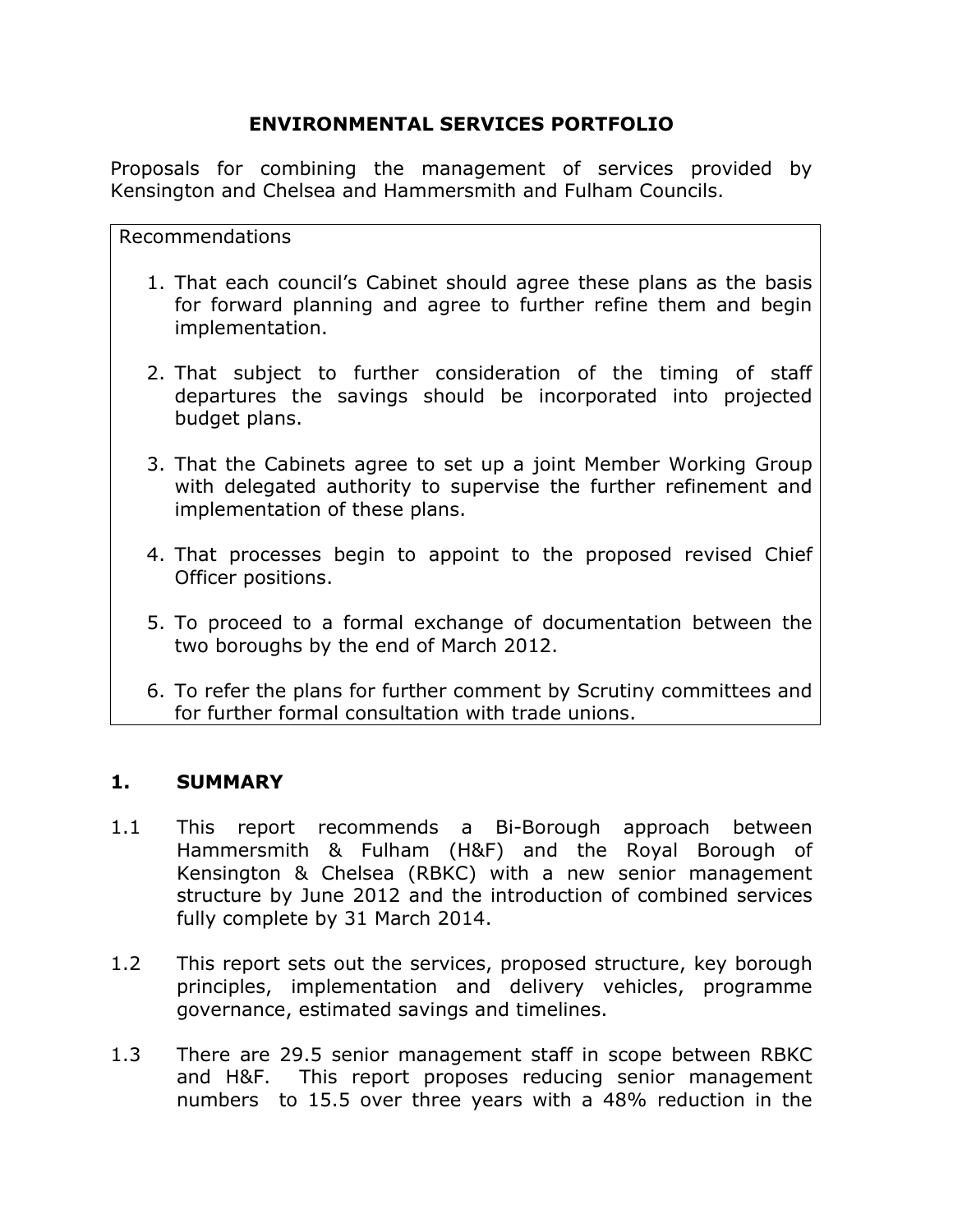three top tiers of senior management across the two boroughs, reducing senior management costs by £1.33m, less £175K attributed to capital and other sources in the tier three transport and highways posts at H&F. The indicative senior management savings are based on mid-point indicative figures and will vary according to the staff selected for redundancy.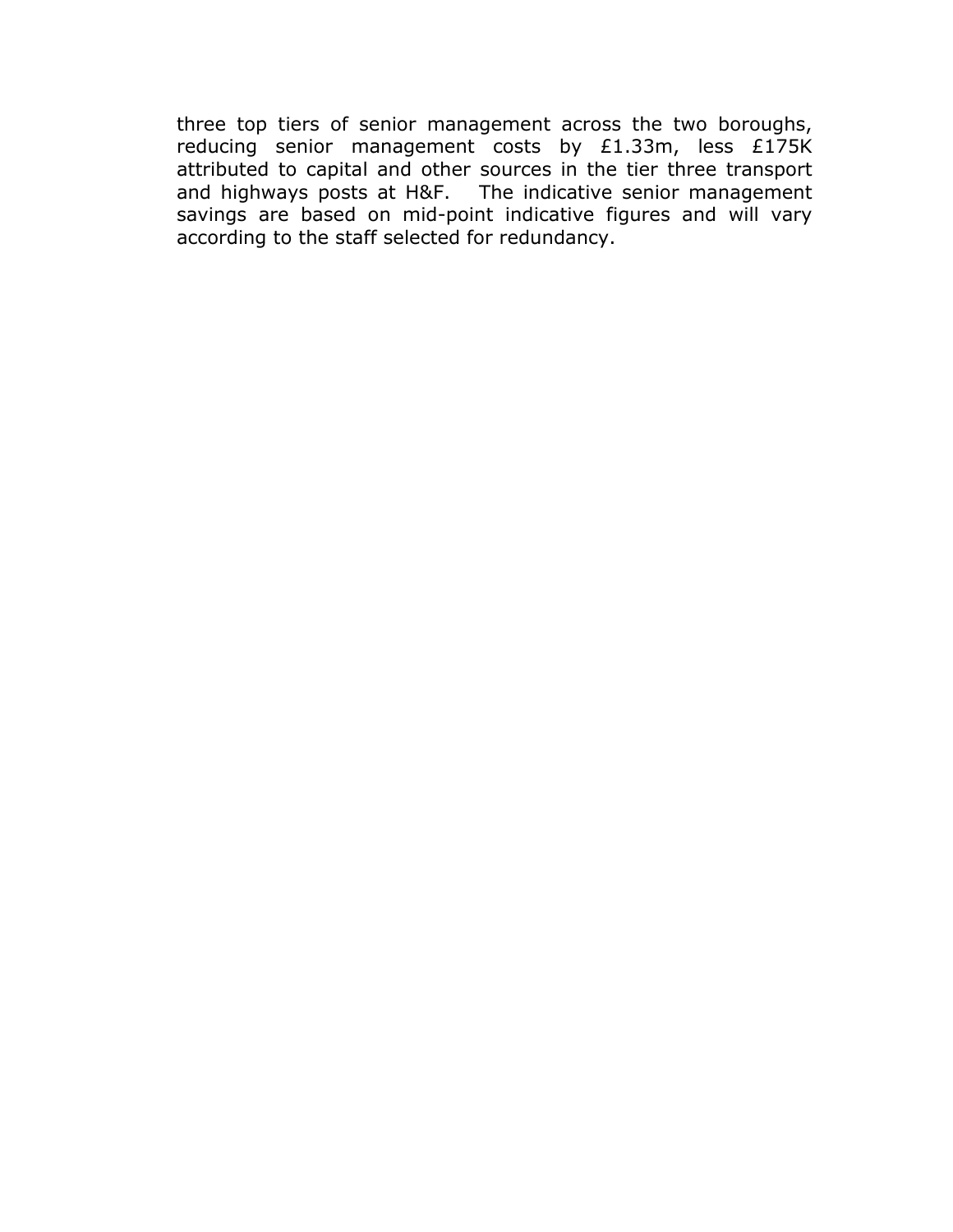|             |                            | <b>Current</b> | <b>RBKC</b> | H&F          | <b>Current</b><br>cost<br><b>RBKC</b> | <b>Current</b><br>costs<br>H&F | Proposed        | Cost of<br>proposed | <b>Share</b><br>of new<br>costs at<br>50% | <b>Total</b><br>savings | <b>RBKC</b><br>attribution | H&F<br>attribution |
|-------------|----------------------------|----------------|-------------|--------------|---------------------------------------|--------------------------------|-----------------|---------------------|-------------------------------------------|-------------------------|----------------------------|--------------------|
|             |                            | <b>FTE</b>     |             |              |                                       |                                | <b>FTE</b>      |                     |                                           |                         |                            |                    |
| Tier        | Director                   | 2.5            |             | 1.5          | 157,297                               | 311,829                        | 1.5             | 281,475             | 140,737                                   | 187,651                 | 16,560                     | 171,091            |
| Tier        | Assistant<br>Director<br>s | 6              | 2.5         | 3.5          | 355,344                               | $377,372 \mid 4$               |                 | 488,476             | 244,238                                   | 244,240                 | 111,106                    | 133, 134           |
| <b>Tier</b> | Heads of<br>Service        | 21             | -10         | $\mathbf{I}$ | 842,687                               | 866,495                        | $\overline{10}$ | 813,900             | 406,950                                   | 895,282                 | 435,737                    | 459,545            |
| Total       |                            | 29.5           |             |              | 1,355,328                             | 555,696, ا                     | 15.5            | £1,584M             | 791,926                                   | 1,327,173               | 563,403                    | 763,770            |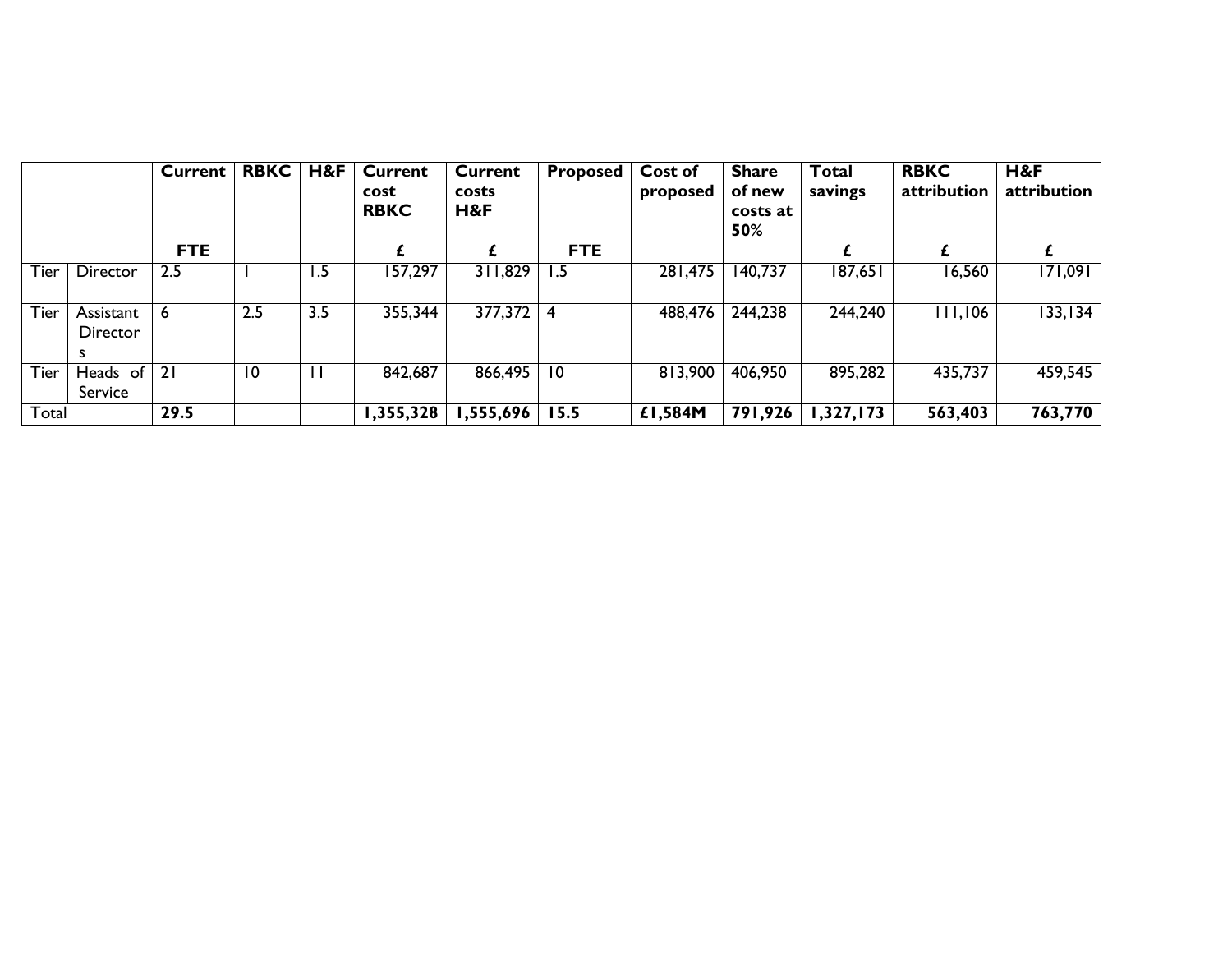- 1.4 This paper proposes timescales reflecting the new agreed Tri-Borough HR protocol.
- 1.5 We will continue to explore Tri-borough work where appropriate. This paper proposes that the Emergency Planning and Business Continuity Service could be a Tri-Borough service from the outset. The proposed interim management structure in this paper is designed to allow scope for Westminster City Council (WCC) to participate in joint Environment Services from 2014 (or earlier if appropriate). WCC have a range of outsourced services and currently are content to maintain their current management arrangements.
- 1.6 This report differs from previous proposals in that it includes:
	- A revised implementation timetable
	- Governance proposals
	- Proposals to give staff capacity to manage service reviews without disrupting existing levels of service delivery
	- A discussion of where joint staff will be employed
	- A broad indication of possible savings from the further service reviews and from an assumption that we will want to further rationalise support functions - principally finance support staff.

#### **2. BACKGROUND**

2.1 Current responsibilities for the environment family of services (and others currently out of scope across the various business units and departments providing environmental services at RBKC and H&F) are as follows:

#### **RBKC:**

| <b>Transport, Environment</b> | Parks and parks police; leisure       |
|-------------------------------|---------------------------------------|
| & Leisure Services            | centres; sports development with      |
|                               | adults; arts; heritage and museums;   |
|                               | events; waste management /            |
|                               | recycling / street cleaning; some     |
|                               | elements of community safety; street  |
|                               | enforcement; markets; highways;       |
|                               | transport policy; parking; licensing; |
|                               | environment policy; climate change;   |
|                               | ecology; tourism.                     |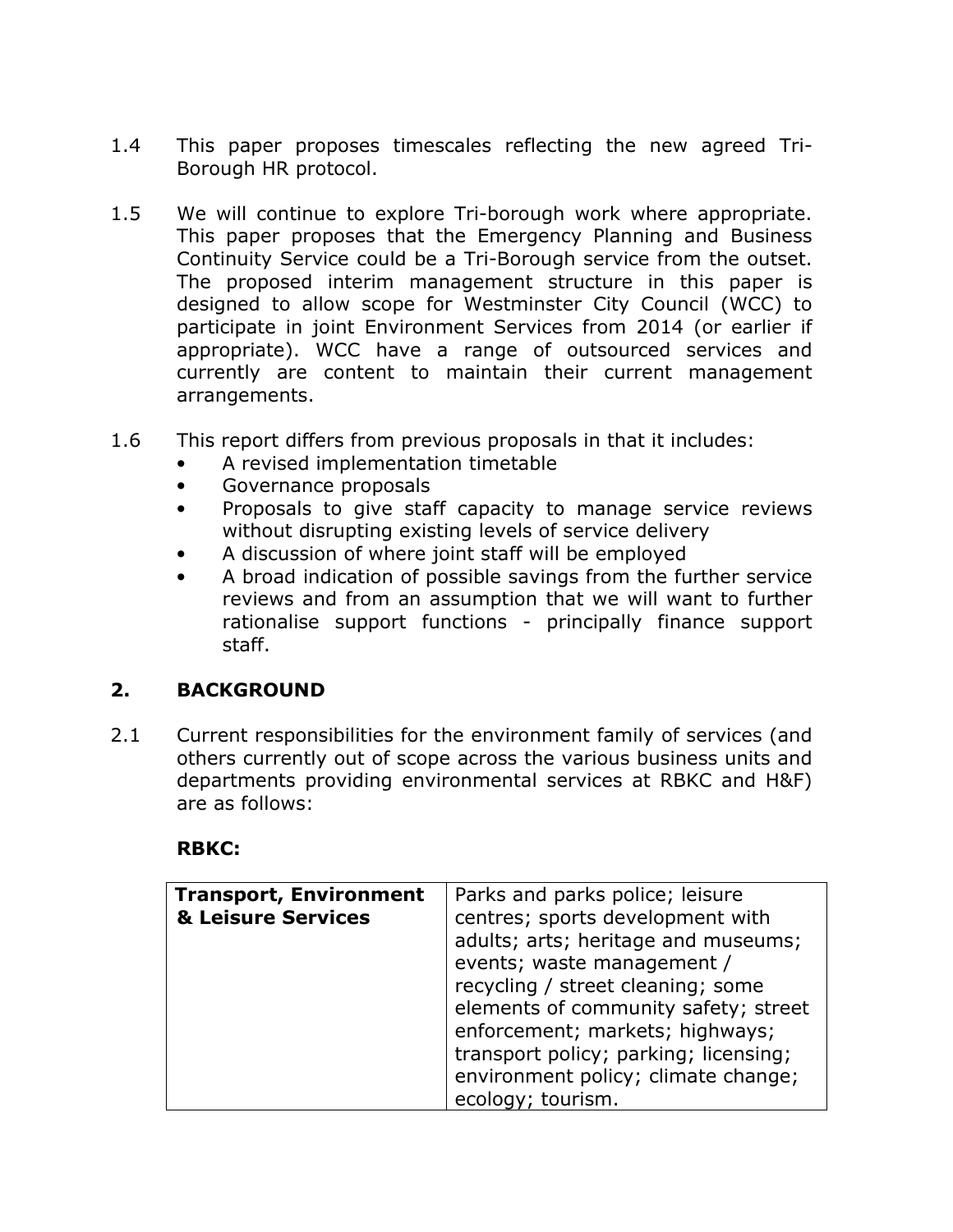| <b>Planning and Borough</b>                     | All planning functions inc. building |
|-------------------------------------------------|--------------------------------------|
| <b>Development</b>                              | control                              |
| Housing, Health and                             | Environmental health & trading       |
| <b>Adult Social Services</b>                    | standards                            |
| <b>Family and Children's</b><br><b>Services</b> | Libraries                            |
| <b>Policy and Partnerships</b>                  | Community safety; Emergency and      |
| Unit                                            | <b>Contingency Planning</b>          |

## **H&F:**

| <b>Environment Services</b> | Planning, Building Control, Highways,<br>Transport Policy, Parking,<br>Environmental Health &<br>Trading Standards, Licensing,<br>Environment Policy, Corporate Health<br>and Safety, Carbon<br>Reduction/Climate Change, (plus<br>Asset Management, Property<br>Services, Facilities Management,<br>Building Works and New Ways of<br>Doing Business Corporate<br>Transformation Programme)                                                                                           |
|-----------------------------|----------------------------------------------------------------------------------------------------------------------------------------------------------------------------------------------------------------------------------------------------------------------------------------------------------------------------------------------------------------------------------------------------------------------------------------------------------------------------------------|
| <b>Residents' Services</b>  | Libraries, Leisure and Leisure<br>Centres, Sports development,<br>Culture, Heritage, Arts, Events, Waste<br>Management/Re-cycling/Street<br>Cleaning, Street Operations (i.e.<br>Community Safety, Wardens,<br>Enforcement, Markets, Parks<br>Constabulary) Emergency Planning,<br>Corporate Resilience, Public<br>Conveniences, Mortuary, Coroners<br>Court, Registrars, Fleet Transport<br>(plus Corporate Workforce, Customer<br><b>Transformation Board, Market</b><br>Management) |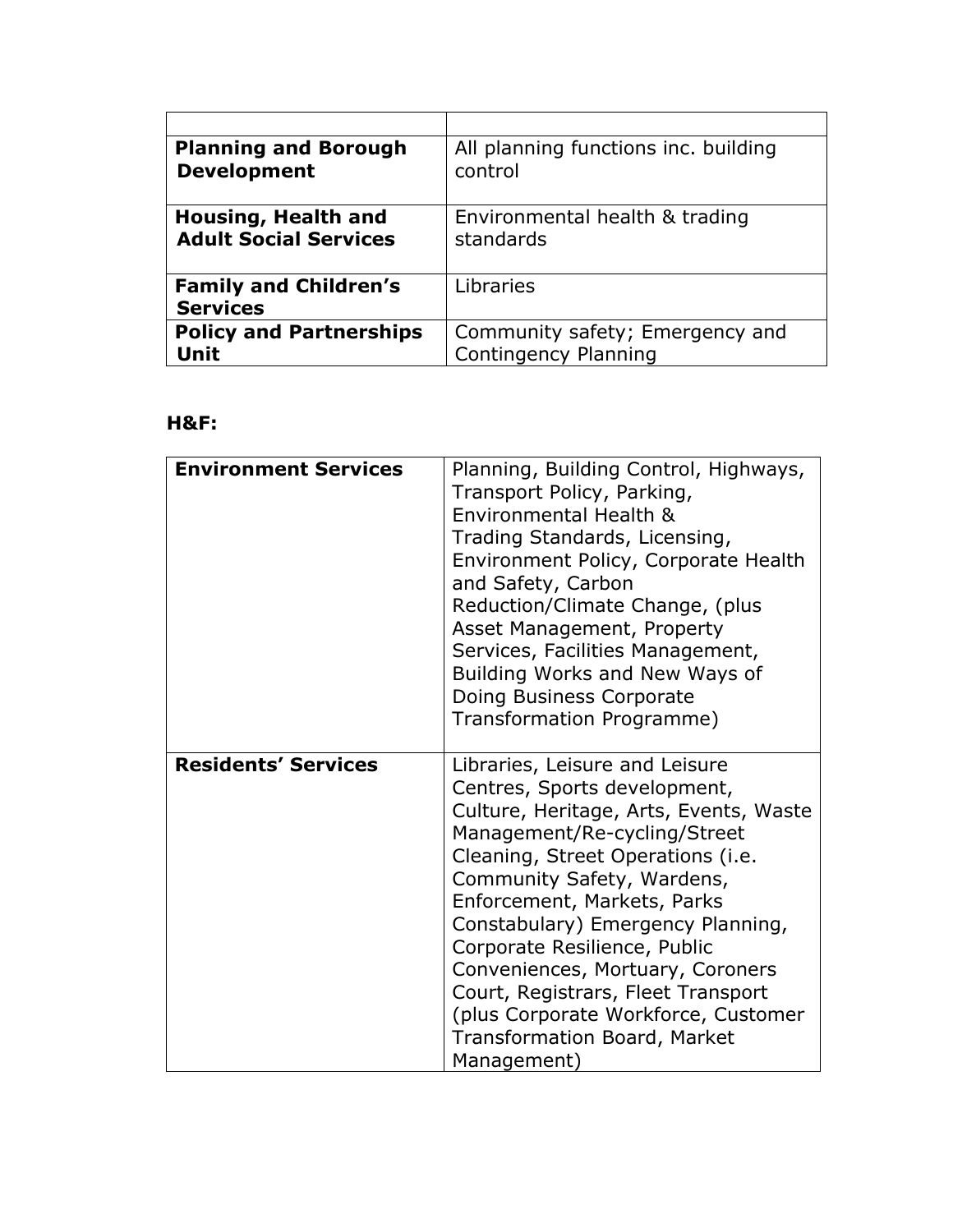2.2 Scope of Services considered.

 At earlier stages in the exercise it was decided to separate "libraries" from this set of services. Proposals for a Tri-borough Libraries services have now been developed separately.

 It was also decided to keep planning functions as wholly separate functions in each council.

 Licensing was another service where the assumption was that each council should keep its own service but the May Progress Report re-opened that debate and this report suggests that an option to integrate the management of two distinct licensing teams might be efficient whilst capable of maintaining each council's distinct policy framework.

 The current Senior Management cohort of the two councils in scope is as follows

|              |                            | <b>FTE</b> |
|--------------|----------------------------|------------|
| Tier 1       | Director                   | 2.5        |
| Tier 2       | <b>Assistant Directors</b> | 6.0        |
| Tier 3       | <b>Heads of Service</b>    | 21.0       |
| <b>Total</b> |                            | 29.5       |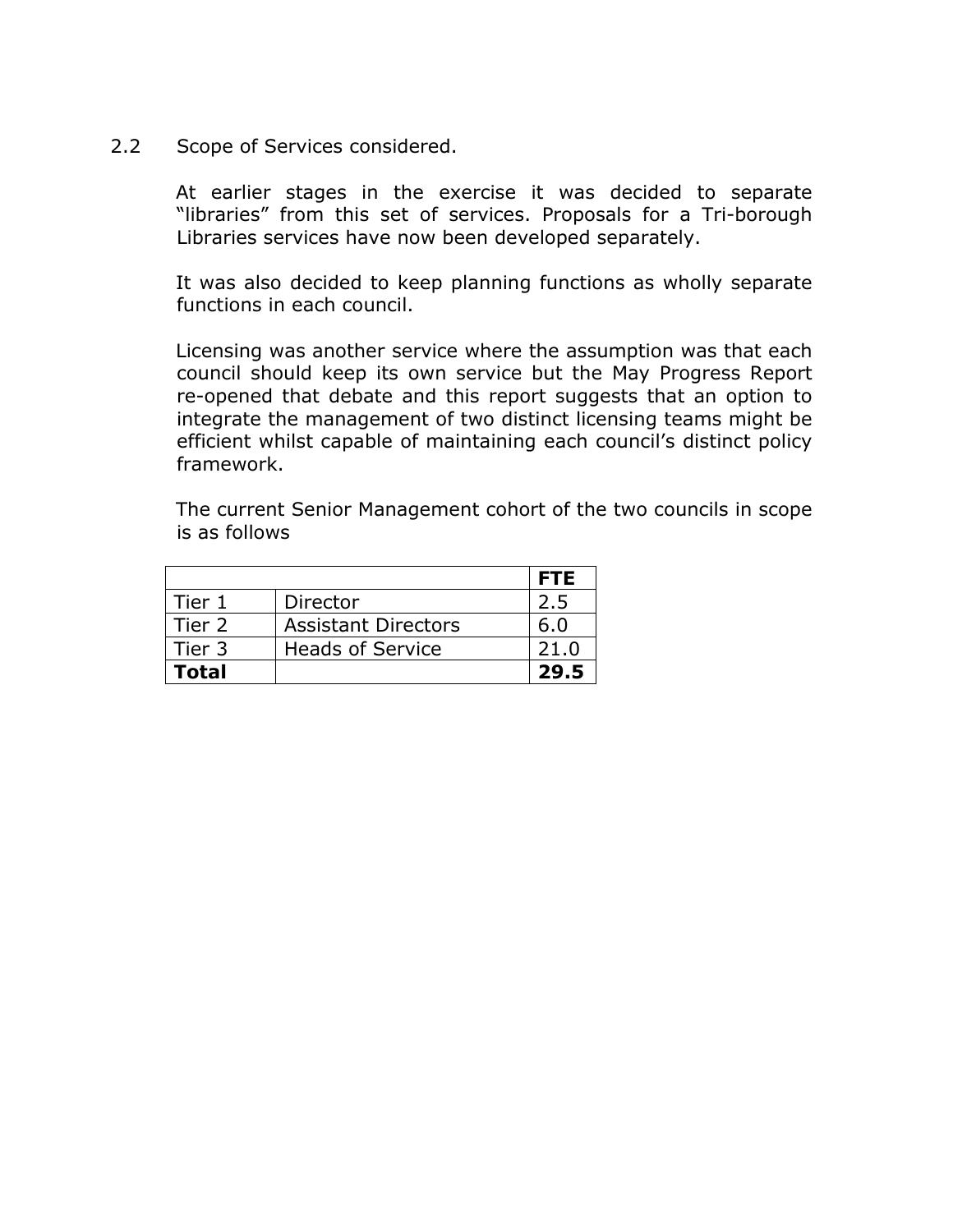#### **3.0 PROPOSED SENIOR MANAGEMENT STRUCTURE**

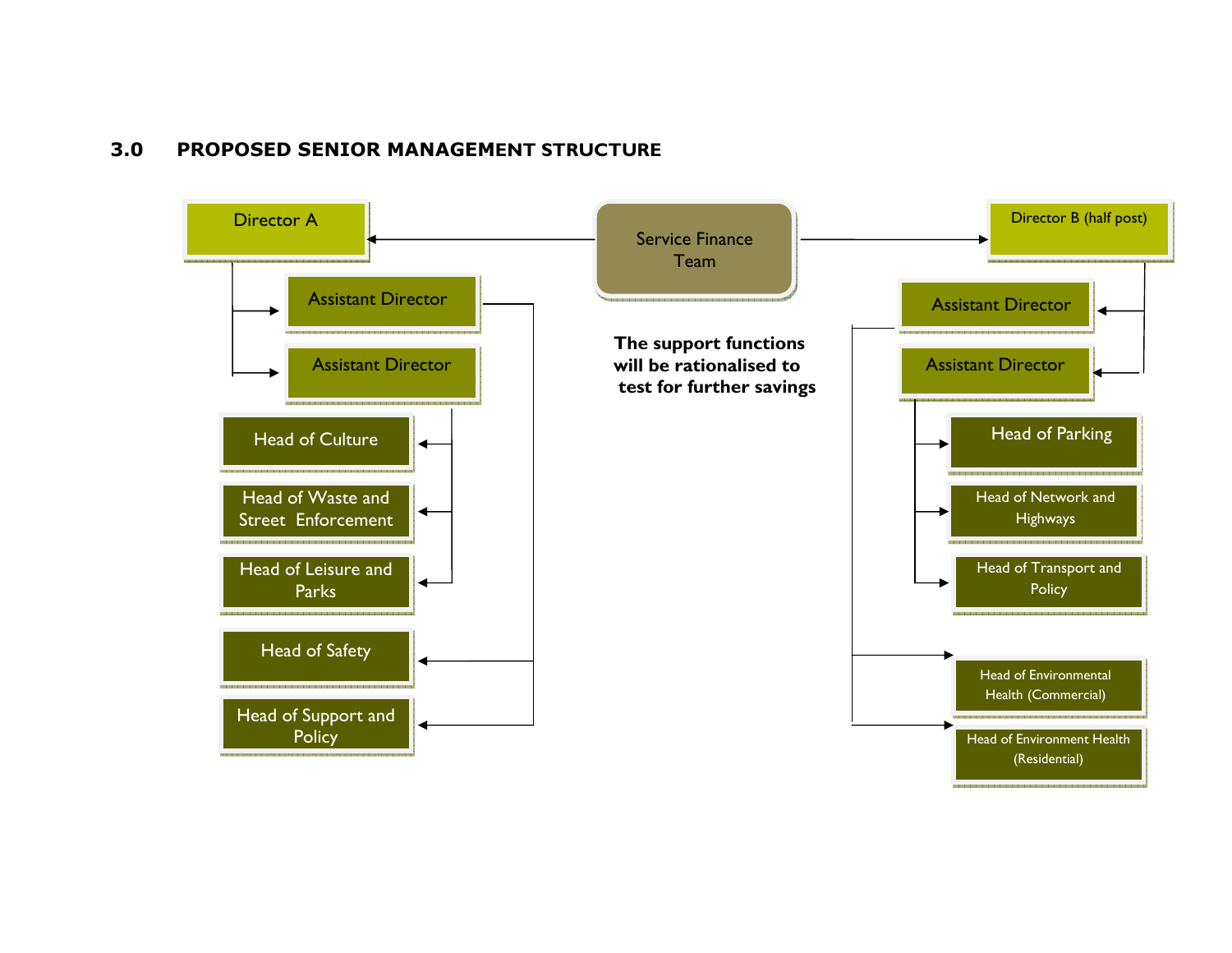## 3.1 Proposed remit of Director A: (title to be confirmed)

Combined services:

| <b>Culture</b>                                | Carnival, Opera, Arts, Museums and<br>Heritage, Filming, Events                                                                                                                                                                          |
|-----------------------------------------------|------------------------------------------------------------------------------------------------------------------------------------------------------------------------------------------------------------------------------------------|
| <b>Waste and Street</b><br><b>Enforcement</b> | Domestic Waste, Trade waste, Street<br>Cleaning, Recycling, Disposal, Graffiti,<br>Clinical waste, Street Enforcement, Markets                                                                                                           |
| <b>Leisure and Parks</b>                      | Sports, parks, grounds maintenance,<br>Leisure Centres, cemeteries, ecology                                                                                                                                                              |
| <b>Community Safety</b>                       | ASB, DAT, Community Safety Policy and<br>delivery, Parks Police/Constabulary,<br>Neighbourhood Wardens and Policing, CCTV,<br>Security, Coroners, Mortuary, Fleet<br>Transport, Registrars                                               |
| <b>Support and Policy</b>                     | Emergency planning, Resilience; Service<br>delivery planning, performance<br>management, workforce development,<br>equalities, FOI/EIR, Data Protection,<br>Research and Consultation,<br>Communications, Policy Development,<br>Finance |

## And also:

| <b>RBKC</b> services | Carnival; Opera, Museums and Heritage,<br>Ecology               |
|----------------------|-----------------------------------------------------------------|
| H&F services         | Graffiti; Neighbourhood Wardens; Fleet<br>Transport; Registrars |

## 3.2 Proposed remit of Director B (title to be confirmed)

Combined services:

| Parking | All parking functions, operation and back of |
|---------|----------------------------------------------|
|         | house except permits administration          |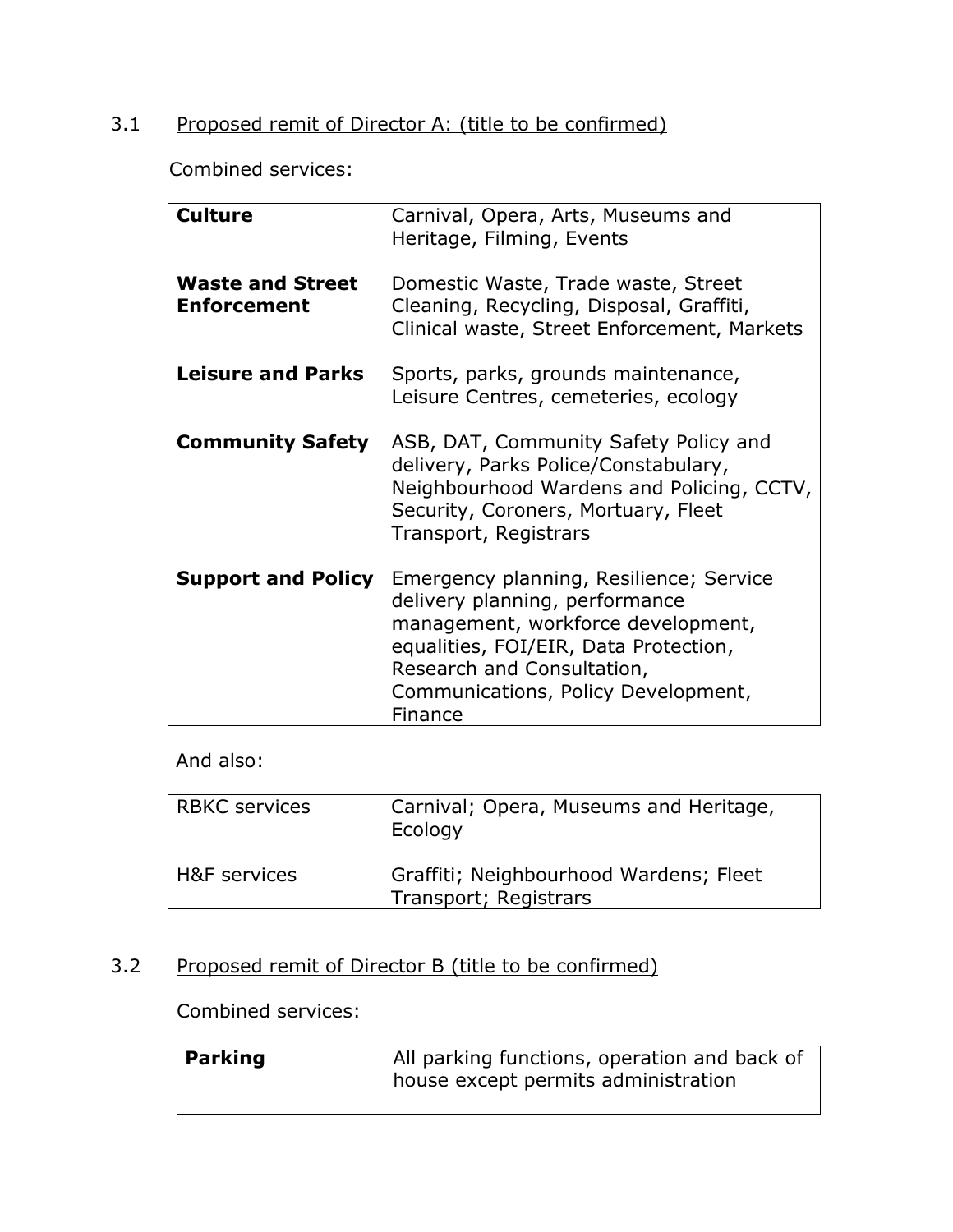| <b>Network and</b><br><b>Highways</b>                      | All maintenance, project management,<br>network management and construction<br>functions                                                   |
|------------------------------------------------------------|--------------------------------------------------------------------------------------------------------------------------------------------|
| <b>Transport and</b>                                       | Policy, capital programme and liaison with                                                                                                 |
| <b>Policy</b>                                              | TFL.                                                                                                                                       |
| <b>Environmental</b><br><b>Health</b><br><b>Commercial</b> | Food safety team (including infectious<br>disease and water supplies), training<br>services, Trading Standards, all licensing<br>functions |
| <b>Environmental</b>                                       | Private sector housing, noise and nuisance,                                                                                                |
| <b>Health</b>                                              | environmental quality team, pest control                                                                                                   |
| <b>Residential</b>                                         | team                                                                                                                                       |

#### And also:

| <b>RBKC Services</b>      | Licensing, Environmental Health training                                                                                                                                                                                                                                                                                             |
|---------------------------|--------------------------------------------------------------------------------------------------------------------------------------------------------------------------------------------------------------------------------------------------------------------------------------------------------------------------------------|
| Hammersmith and<br>Fulham | This existing set of services:<br>Planning, Building Control, Asset<br>Management, Property Services, Building<br>Works, Facilities Management (subject to<br>outcome of corporate services property<br>work stream), Technical support, IT liaison,<br>Business planning, Change management &<br>Transformation activity, Licensing |

- 3.3 More work still needs to be done to agree the appropriate home for the Community and Public Health role of RBKC Environmental Health Services, corporate climate change work and climate change staff. The model for Community Safety needs further analysis and discussion with police interests.
- 3.4 As discussed above, this report proposes the combined management of licensing. Although previously out of scope due to sensitivities of place, officers believe that a service tailored to the local expectations of each borough can be most efficiently delivered under common senior management. A post of Head of Licensing at level 3 could be maintained during the transitional period to allow extra capacity in this area.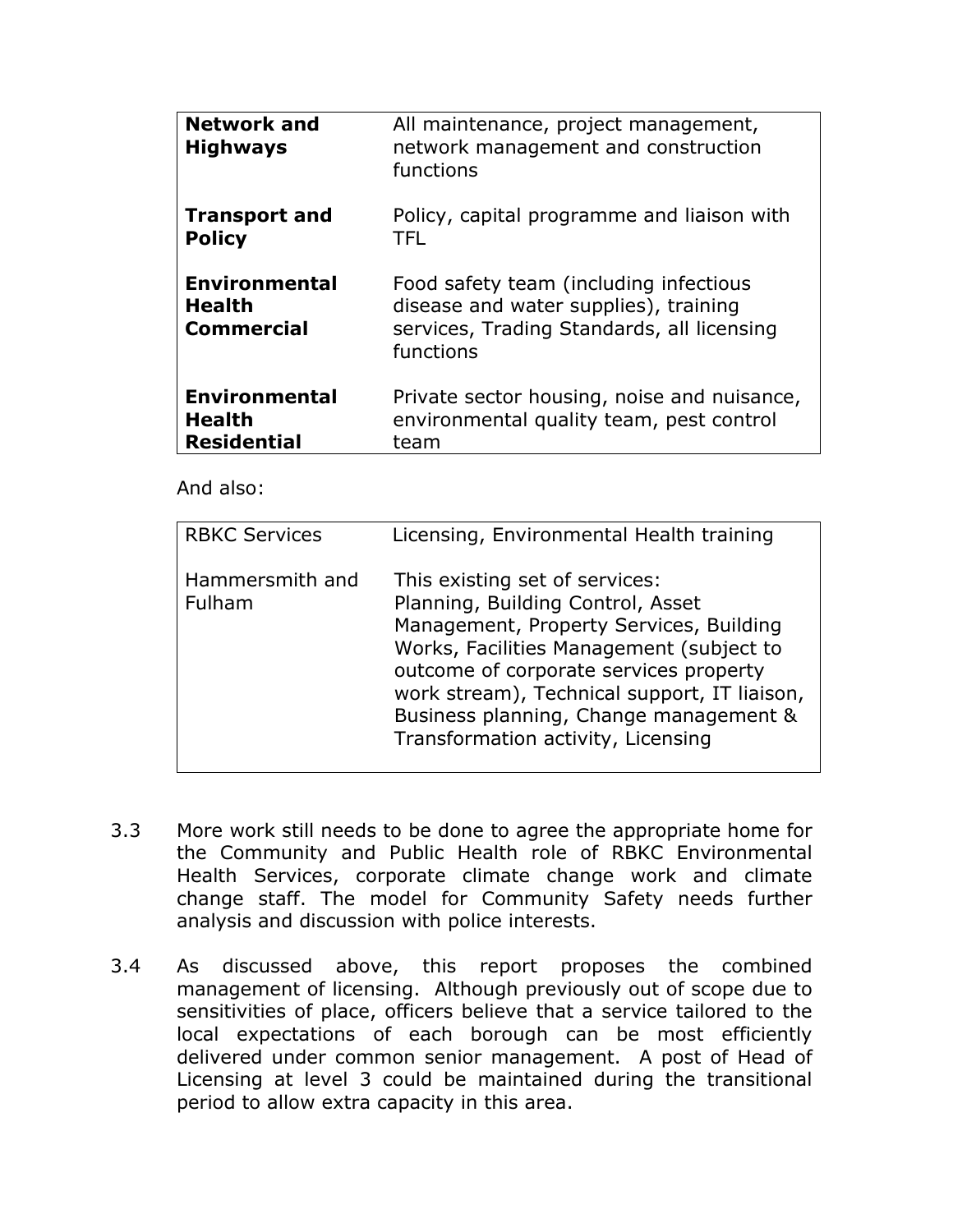3.5 The proposed Senior Management structure represents a 48% reduction in the top three tiers of Senior Management

|        |                            | <b>Current</b> | <b>Proposed</b> |
|--------|----------------------------|----------------|-----------------|
|        |                            | <b>FTE</b>     | <b>FTE</b>      |
| Tier 1 | Director                   | 2.5            | 1.5             |
| Tier 2 | <b>Assistant Directors</b> |                |                 |
| Tier 3 | <b>Heads of Service</b>    | 21             | 1 በ             |
|        |                            |                | 15.5            |

## **4. BOROUGH PRINCIPLES**

- 4.1 There are different sovereignty priorities across RBKC and H&F and the proposed model will ensure that services are provided to meet local priorities and resident/customer expectations whilst enabling efficiency options to be explored and delivered where appropriate.
- 4.2 The key agreed principles which will underpin service delivery are:
	- The structure will respect the sovereignty guarantee;
	- Policy priorities and values for each Borough will be respected and delivered;
	- The principle will be shared management charged with delivering an agreed set of services for each borough. Over time some of these services may be to a common specification but the important principle is that each council will continue to set out its own priorities, budget levels and expectations.

The proposal will create two resilient and supportive management teams reducing senior management costs by 48% by 1 April 2014.

4.3 The key values and priorities for each Borough will be as follows (but not necessarily mutually exclusive):

#### **RBKC**

- Protecting and enhancing the value of the streetscape as set out in our streetscape policy
- Promoting the borough's position in London's cultural life
- Protecting and improving our parks and open spaces as places for everyone to enjoy
- Improving the health of people living in North Kensington,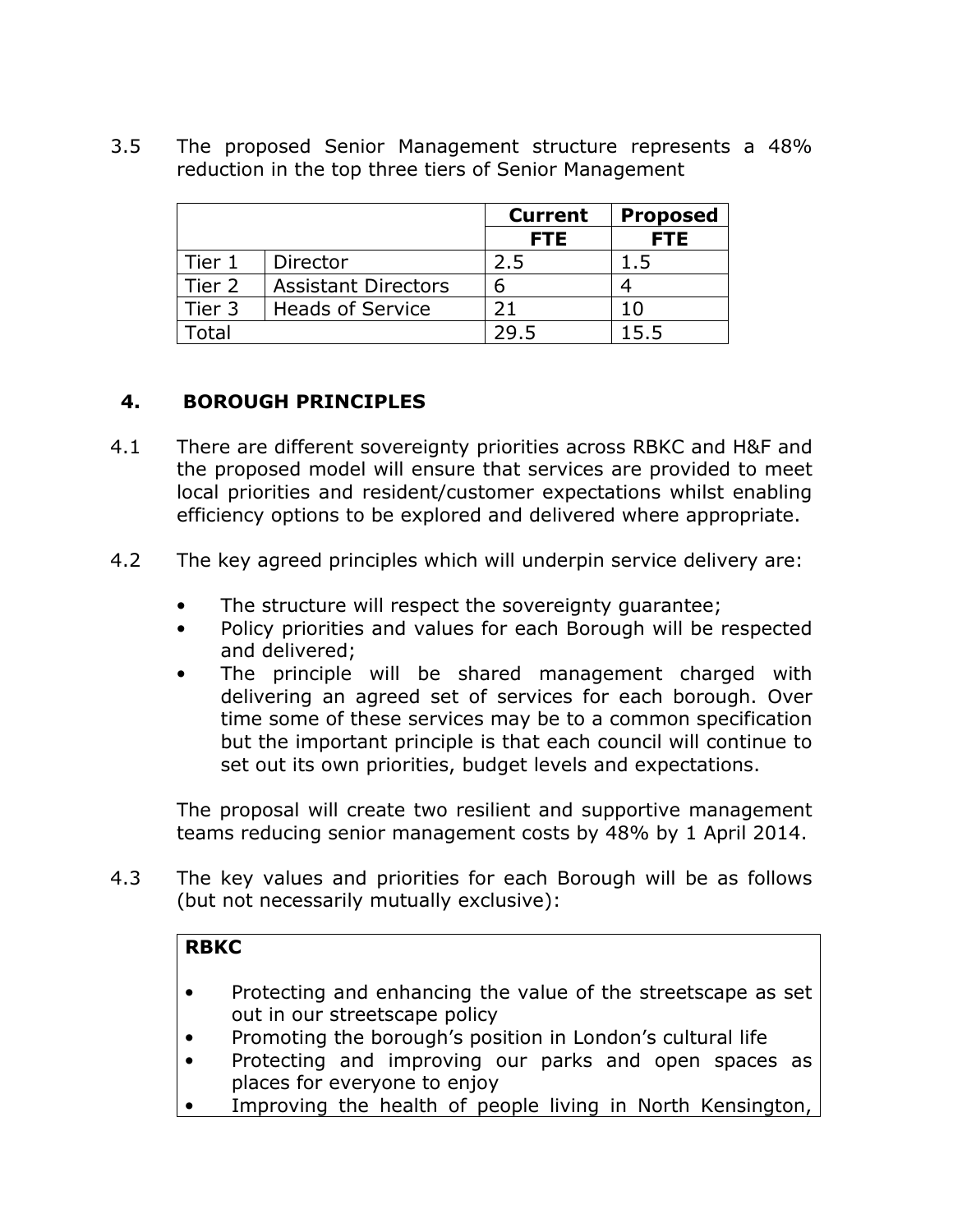improving and protecting the health of all through the Environmental Health Team

- Helping people feel safe
- Keeping under review the balance of charges and subsidies for commercial waste, cemeteries, leisure centres, markets

#### **H&F**

- Reducing crime and anti-social behaviour
- Sustaining a cleaner greener borough
- Reducing council tax and providing value for money

In addition H&F is currently working to the 3 R's as driving principles which are:

- Reforming public services without impacting on front line services and provision to residents/customers
- Restructuring to reduce management
- Reducing the use of assets and therefore building costs

#### **5. TIMELINES**

- 5.1 This paper proposes that the shared Directors and Assistant Directors are recruited and in post by 1 April 2012. Appointments to Heads of Service would follow as soon as practical. Some senior management staff would be retained through to a later date to provide capacity for operational senior managers to deliver services and manage change and to ensure the delivery of key responsibilities such as the Olympics. The paper proposes that the combined service then seeks to review options for further savings and service improvement by looking at how each council delivers services and how some further alignment or synergies might be achieved. The full new service would be completed by April 2014.
- 5.2 Earlier work suggested that such reviews of how services are delivered might yield further savings of up to £1.7m. This figure is not reliable but serves as a responsible estimate of the possible savings from the compare and contrast work possible once services are reporting to senior staff who can look across the current arrangements. Both councils need to make further reductions and both councils currently have systems in place to analyse current spend and bring forward options for reduced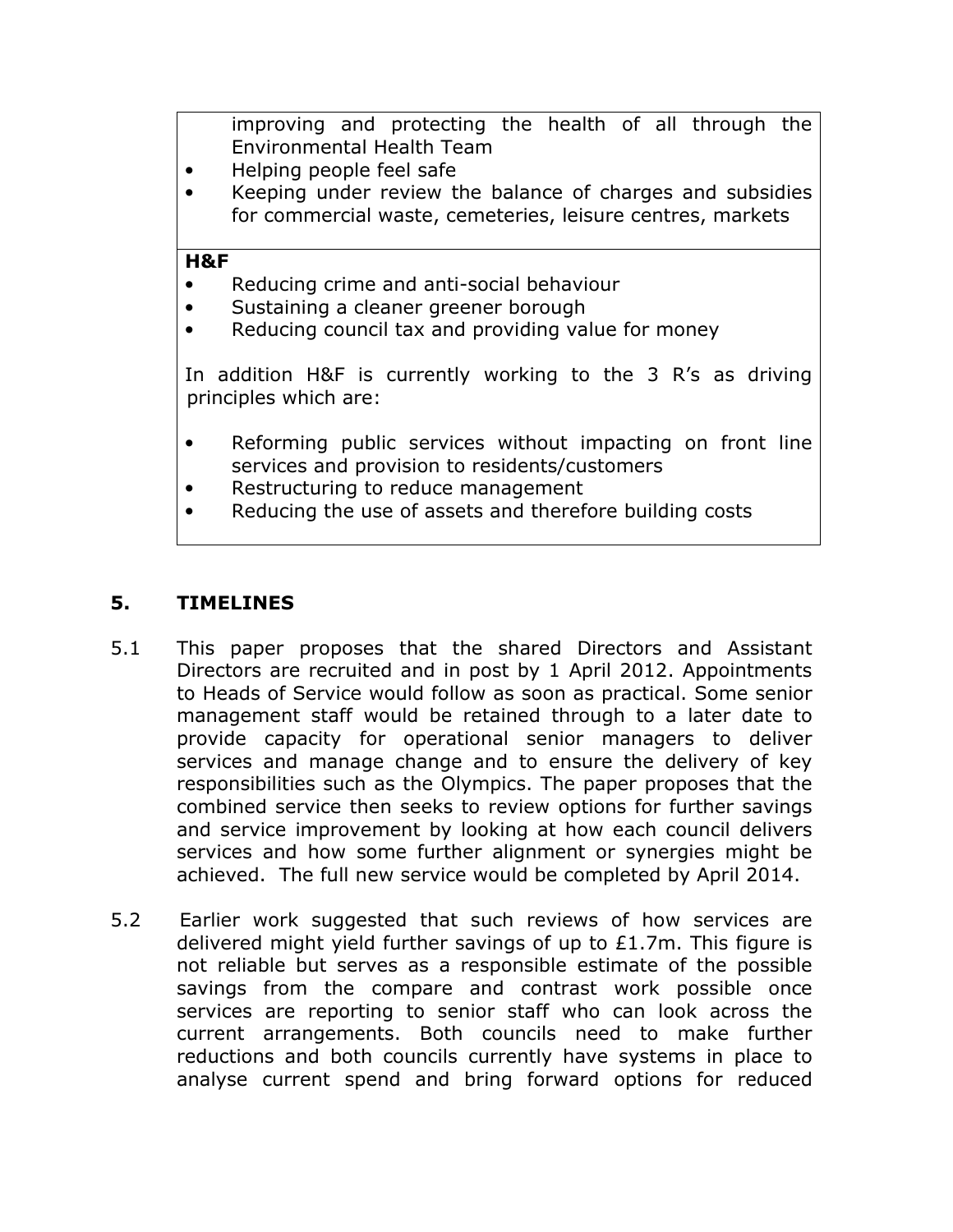expenditure for the 2012/13 budgets and beyond. These service reviews will therefore need to be seen in this context.

## **6. GOVERNANCE AND IMPLEMENTATION**

- 6.1 This paper proposes Cabinet Member involvement in supervising the further refinement and the implementation of these plans. Meeting periodically, such a group can also consider opportunities for joint procurement or further joint posts and also ensure Cabinet Members collaborate to share learning and test out new ideas to maximise the benefits of collaboration.
- 6.2 An **Environment Programme Board** will be the officer body, chaired by Derek Myers, Chief Executive RBKC, charged with delivering the new structure.
- 6.3 The overall Tri-borough initiative will be supervised by a Board made up of the three Leaders of the three Councils.
- 6.4 An officer group will ensure we plan carefully the IT changes, HR issues and other common infrastructure issues, such as office accommodation, that will need to evolve to support the planned management integration.
- 6.5 In addition, the support of the Environment Services Programme Board ties the departmental change process into the corporate Tri-Borough programme. The diagram below sets out the wider programme management process.

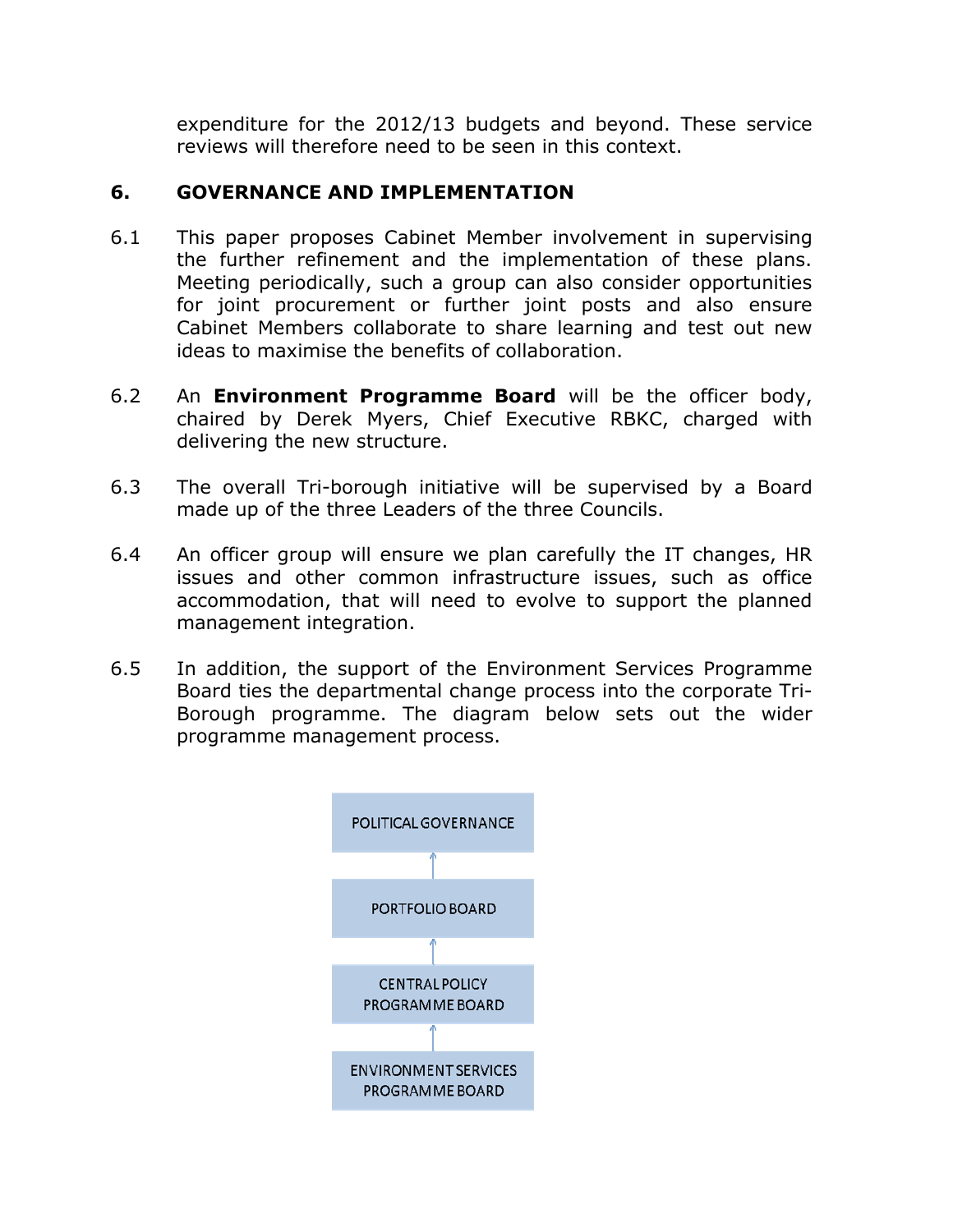6.7 The Environment Member Group (see paragraph 6.1 above) should not replace the current Cabinet Member meetings with senior staff, though the frequency of and attendance at such meetings will need to be realistic.

#### **7. WHO EMPLOYS THE JOINT STAFF?**

7.1 Of the proposed two Director posts, Director B (principally Transportation and Highways) will also continue to manage an important portfolio for H&F - including planning and a variety of other services. This confirms that this post should stay on the H&F payroll. It is assumed that for simplicity RBKC will pay half the costs.

 Similarly the two Assistant Director posts and eventually the new Head of Service group of managers will be hosted for employment purposes by H&F.

 We are currently evaluating the costs and benefits of where to host the second Director (principally Culture, Waste, Leisure and Safety), who also will retain responsibility for some H&F additional services. We will make a recommendation to the Member Group in due course.

- 7.2 Having the new service hosted in one council does not mean that the entire management team will work in the town hall of the host council. We should expect the general office systems to be able to connect residents, customers and councillors to the senior staff seamlessly, no matter where they are located. Any change in management remits and personnel should appear no different to customers and residents than is the case when staff leave and are replaced with new people.
- 7.3 While it might make sense to bring the Directors and Assistant Directors of the new service together in one place, Service Heads may need to be close to their teams, who may be brought together in either of the two councils, and, in any case, some staff may need to be peripatetic.
- 7.4 All other staff will stay on their current terms and conditions for at least two years. During that time we will fully examine options for standardising terms and conditions. The principle is that taxpayers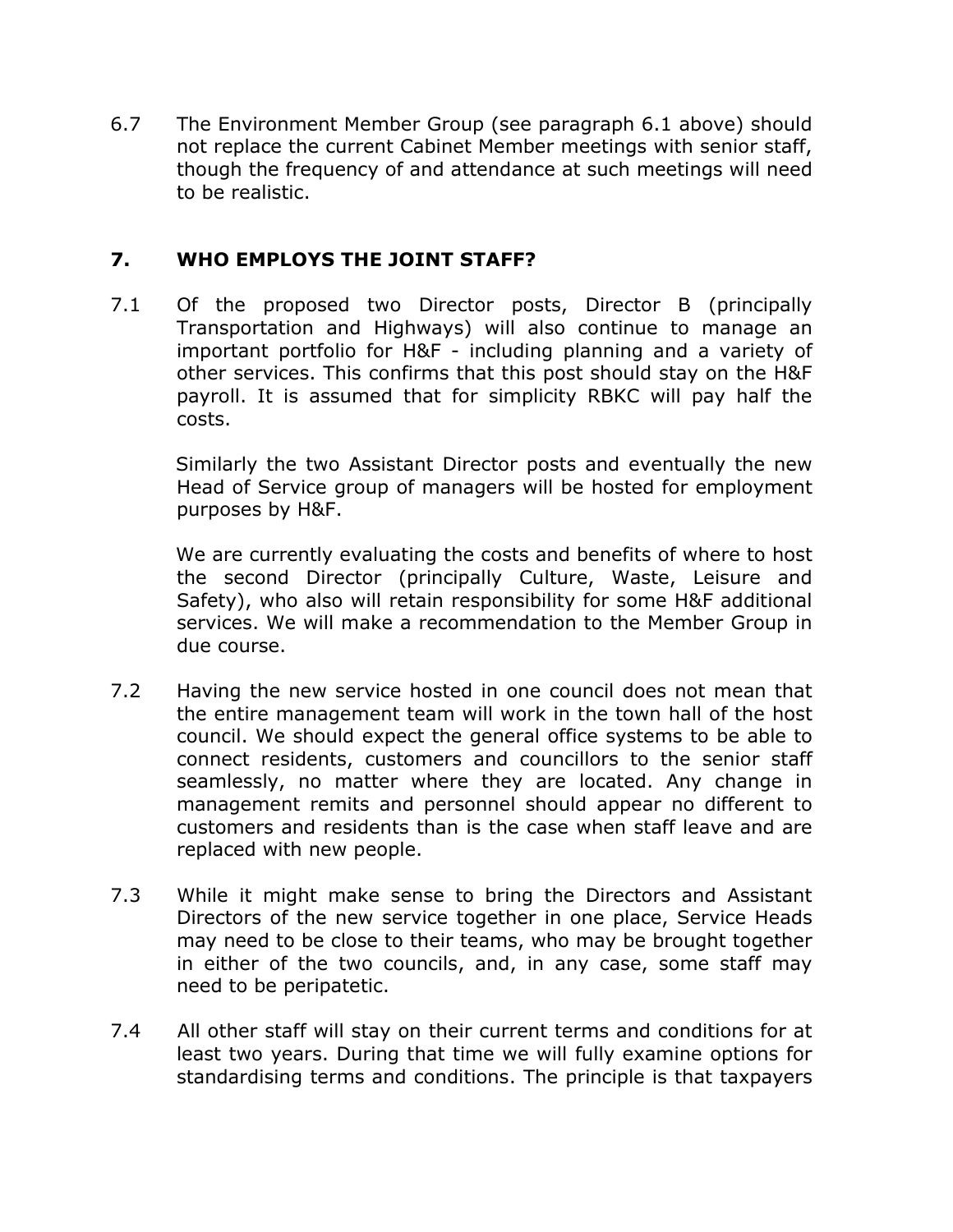in one borough should not expect to pay more for comparable staff than those in another borough without good reason.

## **8 INDICATIVE COST SAVINGS**

8.1 The current cost of the senior management teams in both councils is shown in Table One

| Table Offer Carlent management cools |           |             |              |  |  |  |
|--------------------------------------|-----------|-------------|--------------|--|--|--|
|                                      | H&F       | <b>RBKC</b> | <b>TOTAL</b> |  |  |  |
|                                      |           | £           | £            |  |  |  |
| Tier 1                               | 311,829   | 157,297     | 469,126      |  |  |  |
| Tier 2                               | 377,372   | 355,344     | 732,716      |  |  |  |
| Tier 3                               | 866,495*  | 842,687     | 1,709,182    |  |  |  |
| <b>TOTAL</b>                         | 1,555,696 | 1,355,328   | 2,911,024    |  |  |  |

Table One. Current management costs

 \* less £175K attributed to capital and other sources in the tier three transport and highways posts at H&F.

8.2 The proposed savings are based on the mid-point salaries, and will of course be dependent on the actual salaries and protected salaries of those appointed to the new posts. Table Two shows indicative costs for the proposed structure:

|              | Mid point | <b>FTE</b> | <b>TOTAL</b> |
|--------------|-----------|------------|--------------|
|              |           |            |              |
| Tier 1       | 187,650   | 1.5        | 281,475      |
| Tier 2       | 122,119   | 4.0        | 488,476      |
| Tier 3       | 81,390    | 10.0       | 813,900      |
| <b>TOTAL</b> |           | 15.5       | £1,583,851   |

Table Two. Indicative cost of combined management

- 8.3 Costs and savings will be apportioned on the agreed protocol. Until the new senior management cohort has been appointed, alongside the transition support team, the extent and allocation of savings cannot be considered firm. We expect that the majority of senior management savings can be begun in 2012/13, though the intention is to retain some capacity until 2013/14.
- 8.4 Earlier work on the joint services has shown possible savings of £1.7m, but this needs to be tested through the examination of individual business cases. A better understanding of the individual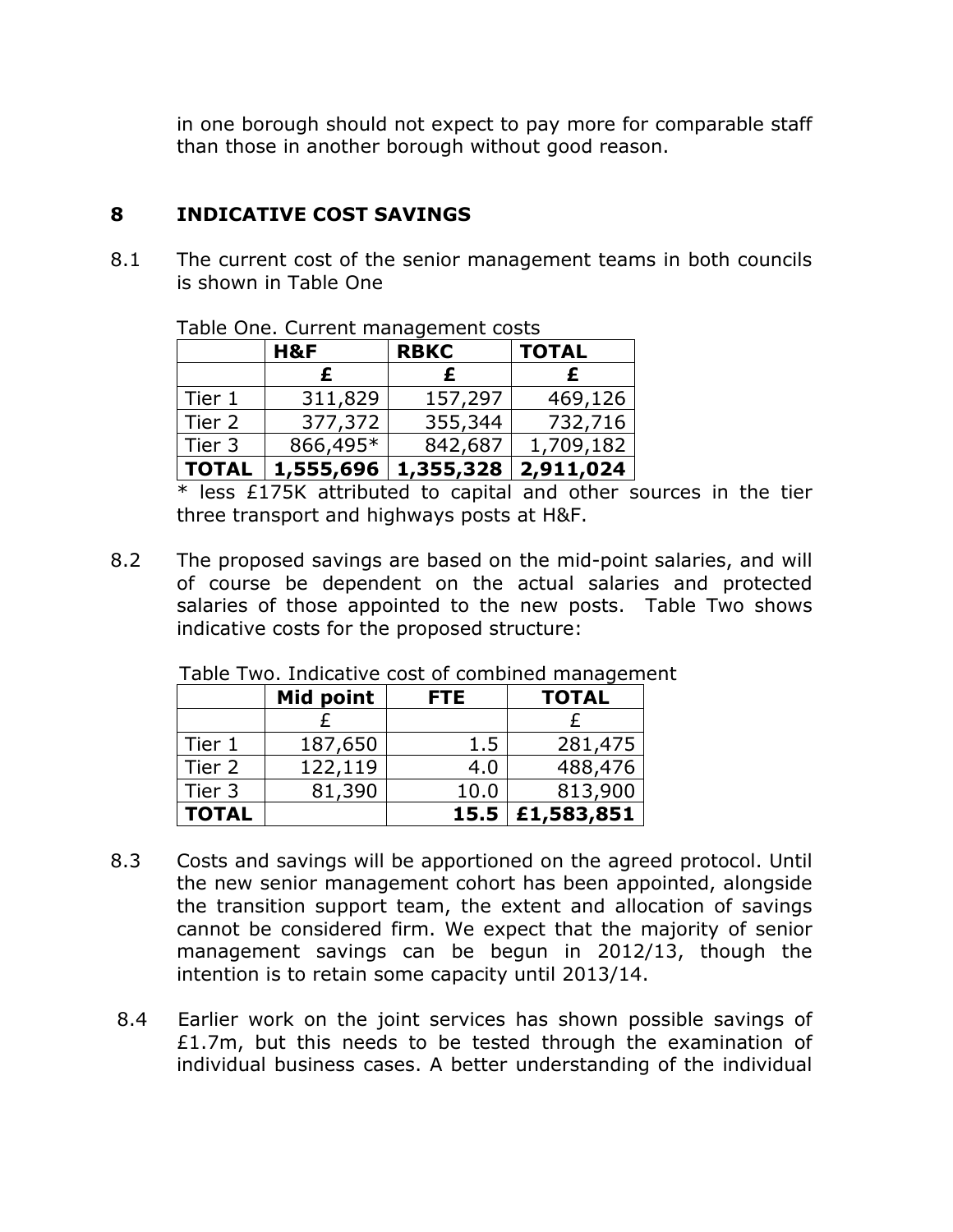service savings, and the case for combining services, will emerge through future work.

- 8.5 At present there are 14.5 service based finance staff across the three existing departments in the two councils. Initially IT and finance systems will stay separate. It might be possible to reduce this number by say 30%, saving approximately £270K. The business case for staffing reductions in service finance staff will be tested and shaped through the service review process, but at the end of the timetabled period, to ensure there is sufficient financial capacity in the new service to manage the demands of transformation. These figures do not include finance staff who will be the subject of review inside the parking services review.
- 8.6 Developing joined up operational IT systems for the new service is included in the work of the corporate work stream. No proposals or savings have been identified in this report as they will be included in the Corporate Services proposals.
- 8.7 Table Four indicates the possible savings deliverable between 2012 and 2014.

|                               | Up to $E$  |
|-------------------------------|------------|
| Management - Assured          | 1,330,000* |
| <b>Services</b><br>- Possible | 1,700,000  |
| - Possible<br>Support         | 270,000    |
| <b>Total</b>                  | 3,300,000  |

Table Four. - Environment Savings

\*less £175K attributed to capital and other sources in the tier three transport and highways posts at H&F

## **9.0 SCRUTINY ARRANGEMENTS**

- 9.1 If Cabinet agrees these plans then they will be referred to Scrutiny arrangements in each borough for further consideration.
- 9.2 They will also be the subject of further consultation with trade unions.
- 9.3 Public consultation on the principles of Tri-borough working has already been completed.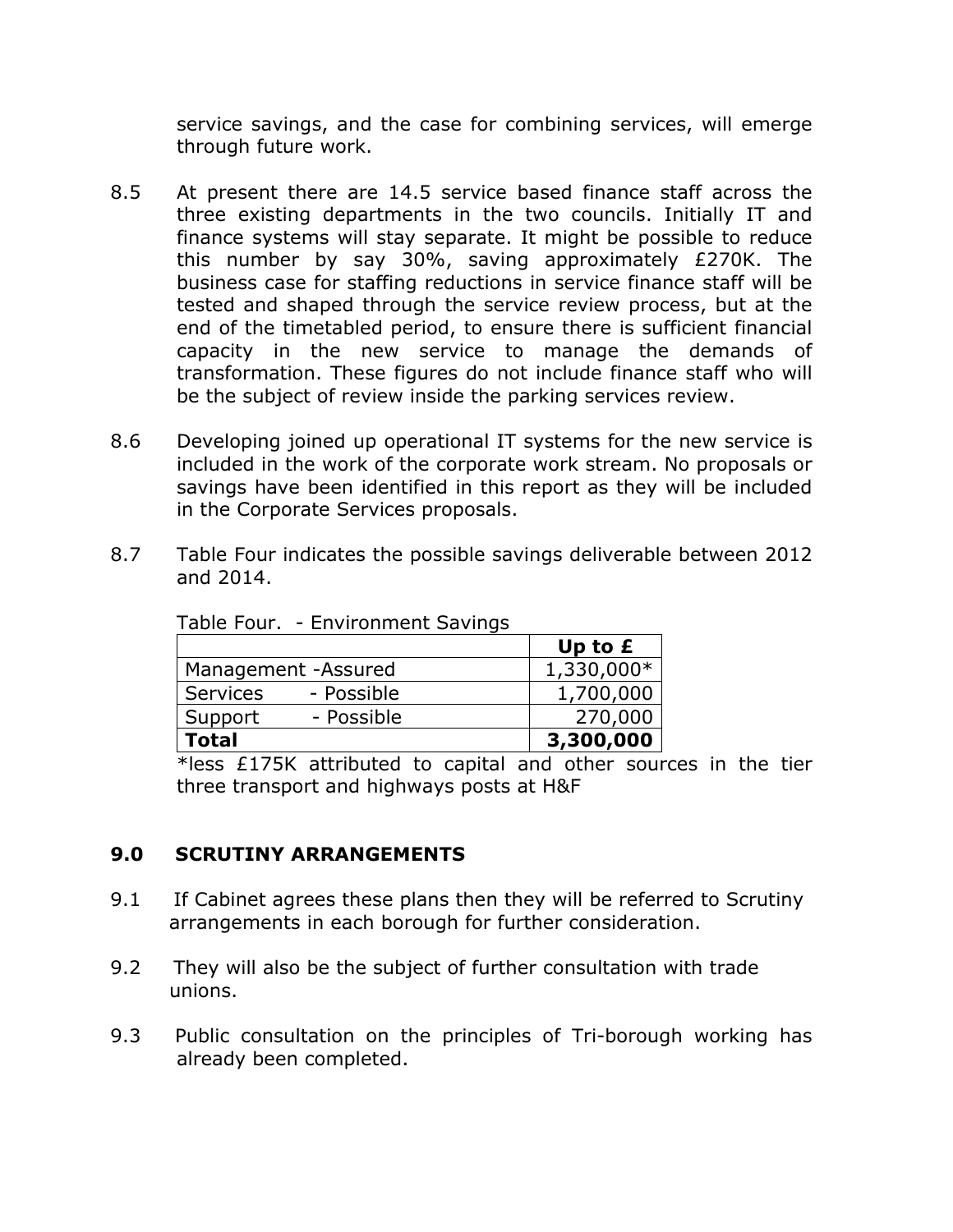- 9.4 The plans will benefit from further refinement and it is recognised that the implementation of these plans will require further decisions to be made, issues resolved and new protocols developed.
- 9.5 Insights and suggestions from Scrutiny committees will therefore be valuable as we proceed.

#### **10. AREAS WHERE FURTHER DECISIONS WILL BE NEEDED.**

- 1. How to resolve the hosting arrangements for senior management team A.
- 2. How to allocate savings across the projected budget years 2012/13, 2013/14 and 2014/15.
- 3. Work on confirming each borough's particular expectations called in other Tri-borough Services the "mandate".
- 4. How to rationalise support service costs whilst ensuring sufficient staff are retained to ensure good financial control of separate budgets.
- 5. How revised Member briefing and accountability diaried meetings are to be scheduled.

## **11**. **HANDLING POSSIBLE CONFLICTS OF INTEREST**

- 11.1 Keeping planning functions separate will help ensure conflicts of interest on land use issues are not ignored or fudged.
- 11.2 It is conceivable that other issues may arise where the two councils are either seeking to achieve different objectives or are competing for a scarce resource.
- 11.3 It will be for politicians in both councils to ensure such clear local interests are not compromised and for the joint Chief Executive to ensure that both councils are not in want of sufficient independent advice on how to secure their objectives.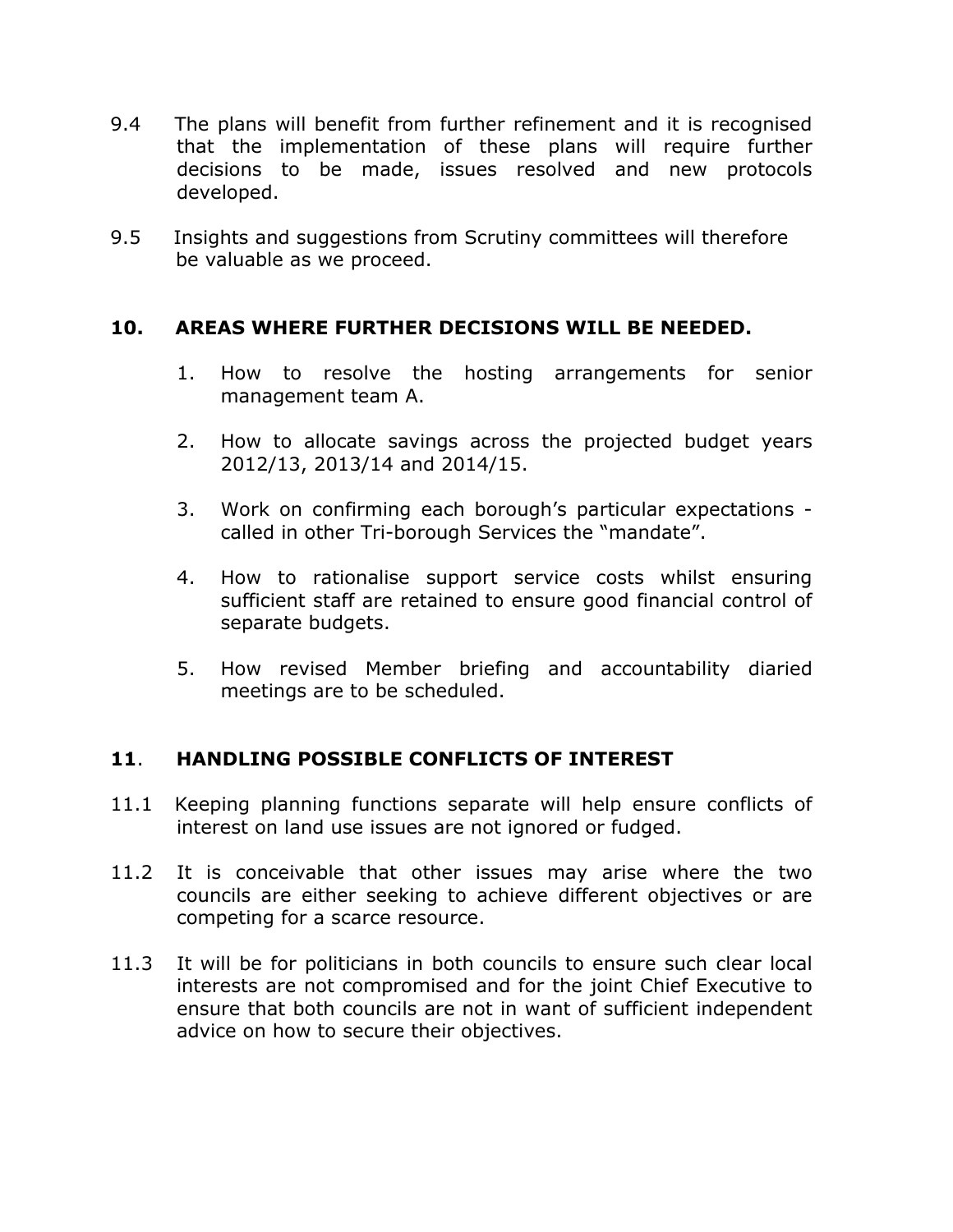- 11.4 The separate Monitoring Officer, in each council is an additional safeguard to ensure each council can continue to make proper decisions, based on local merits.
- 11.5 If necessary, and on the request of either Cabinet, additional external advice can be sought. It is recognised that such costs can be seen as an off-set to the savings achieved from joint management but it is argued that any such costs would be exceptional.

#### **12. RISKS**

|                | <b>Risk</b>                   | <b>Level</b> | <b>Mitigation</b>                                                                                                                                                                                                                                                                                                                                                                                                                                                             |
|----------------|-------------------------------|--------------|-------------------------------------------------------------------------------------------------------------------------------------------------------------------------------------------------------------------------------------------------------------------------------------------------------------------------------------------------------------------------------------------------------------------------------------------------------------------------------|
| $\mathbf{1}$   | Failure to achieve<br>savings | M            | Savings levels in this report are<br>indicative, more or less may be<br>achieved within a range of $+$ -<br>10%. Management savings are<br>dependent on the individual<br>salaries of the new<br>management team, and the<br>extent of the allocation to other<br>funding sources for highways<br>staff in H&F. The figures shown<br>for service reductions need to<br>be tested in business cases and<br>by scrutiny through the review<br>process described in this report. |
| $\overline{2}$ | Failure to meet<br>timetable  | M            | Building capacity into the<br>process by delaying some staff<br>departures helps ensure that<br>the timetable in this report can<br>be delivered.                                                                                                                                                                                                                                                                                                                             |
| 3              | Service quality<br>reductions | M            | Retaining some capacity frees<br>up the new Management team<br>to concentrate on the<br>demanding business of<br>understanding Bi-Borough<br>service delivery and ensuring<br>that service quality and<br>standards do not deteriorate<br>during the transition period.                                                                                                                                                                                                       |